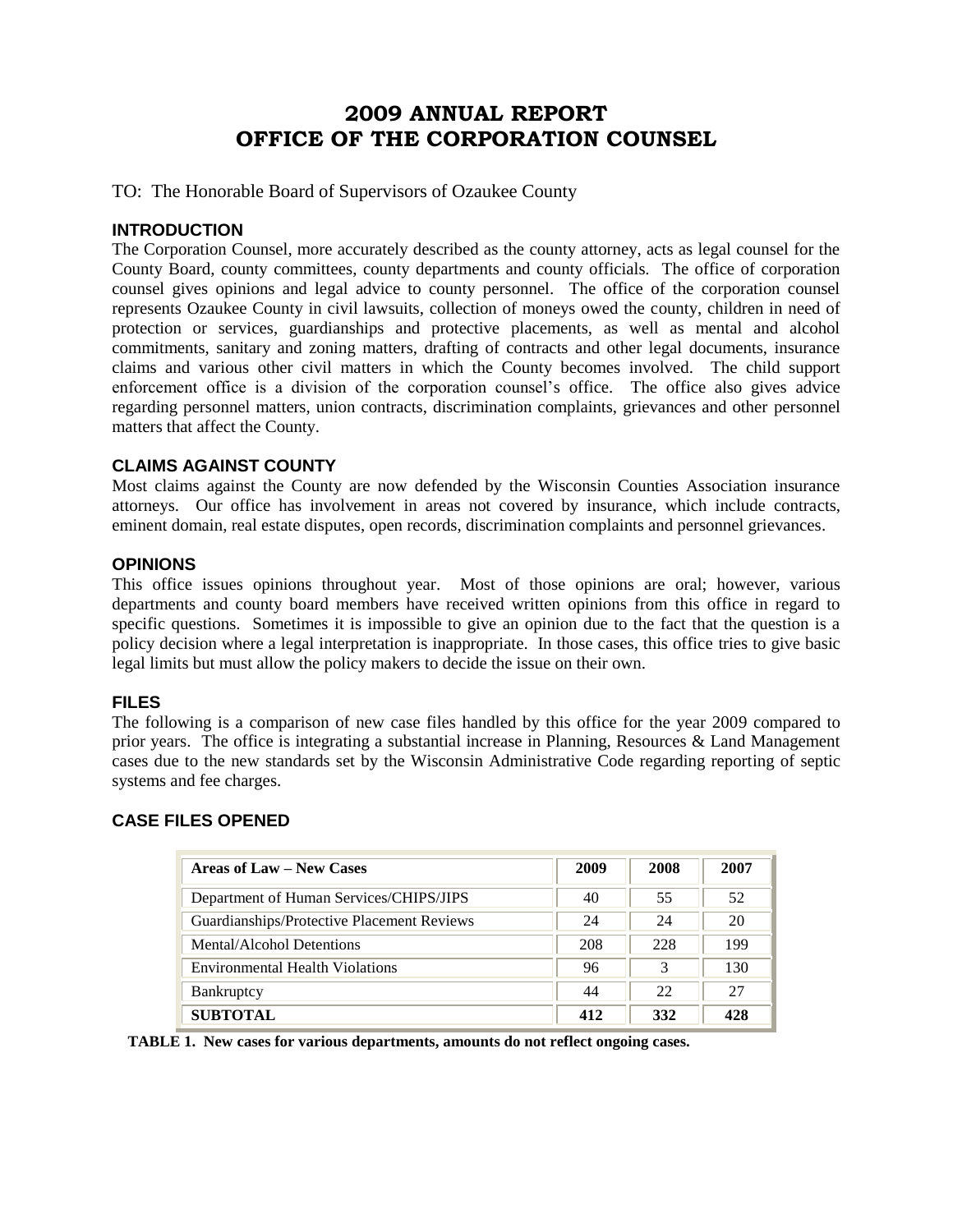| <b>Department</b>         | 2009 | 2008       | 2007 |
|---------------------------|------|------------|------|
| <b>Social Services</b>    | 42   | 17         | 22   |
| <b>Community Programs</b> | 242  | 178        | 169  |
| Miscellaneous             | 17   |            | 19   |
| <b>SUBTOTAL</b>           | 301  | <b>200</b> | 210  |
| <b>TOTAL CASES</b>        | 713  | 532        | 638  |

 **TABLE 2. New collection cases, numbers do not reflect ongoing cases**

#### **OFFICE TIME SPENT ON VARIOUS DEPARTMENTS**

The following is an approximate percentage of office time spent with various departments to give an overview of this office's time.

| <b>Department</b>                                   | Percentage                  |
|-----------------------------------------------------|-----------------------------|
| <b>Social Services</b>                              | 16                          |
| <b>Community Programs</b>                           | 20                          |
| Planning, Resources & Land Management/Public Health | 10                          |
| County Board and Committees                         | 21                          |
| Claims/Suits                                        | 5                           |
| Sheriff/Law Enforcement Committee                   | 6                           |
| Clerk of Courts                                     | 5                           |
| <b>Highway Commission</b>                           | $\mathcal{D}_{\mathcal{L}}$ |
| Lasata                                              | 3                           |
| Other Departments and Committees                    | 10                          |
| Child Support/Paternity                             | $\mathfrak{D}$              |

#### **COLLECTIONS**

This office acts for the County collecting fees and other moneys owed to the County. The following is an accounting of collections made through this department for the year 2009 .

| Department                            | 2009        | 2008        | 2007        |
|---------------------------------------|-------------|-------------|-------------|
| Recoupment of attorney fees and costs | \$846.64    | \$2,473.26  | \$898.14    |
| Social Services                       | \$4,434.27  | 3,969.63    | 5,858.00    |
| <b>Counseling Center</b>              | \$25,447.97 | 30,332.43   | 22,779.94   |
| Clerk of Courts Recoupment of Fees    | \$951.00    | 1,356.00    | 4,752.75    |
| Parks                                 | \$220.00    | 225.42      | 68.23       |
| Lasata Care Center                    | \$1,011.90  | 4,917.00    | 825.00      |
| <b>TOTAL</b>                          | \$33,061.78 | \$43,273.74 | \$35,182.06 |

#### **ADDITIONAL COLLECTIONS**

| Department                                 | Amount       |
|--------------------------------------------|--------------|
| <b>Counseling Center</b>                   |              |
| Lasata Care Center                         |              |
| <b>Bankruptcy Payment - Property Taxes</b> | \$103,822.84 |
| <b>TOTAL</b>                               | \$103,822.84 |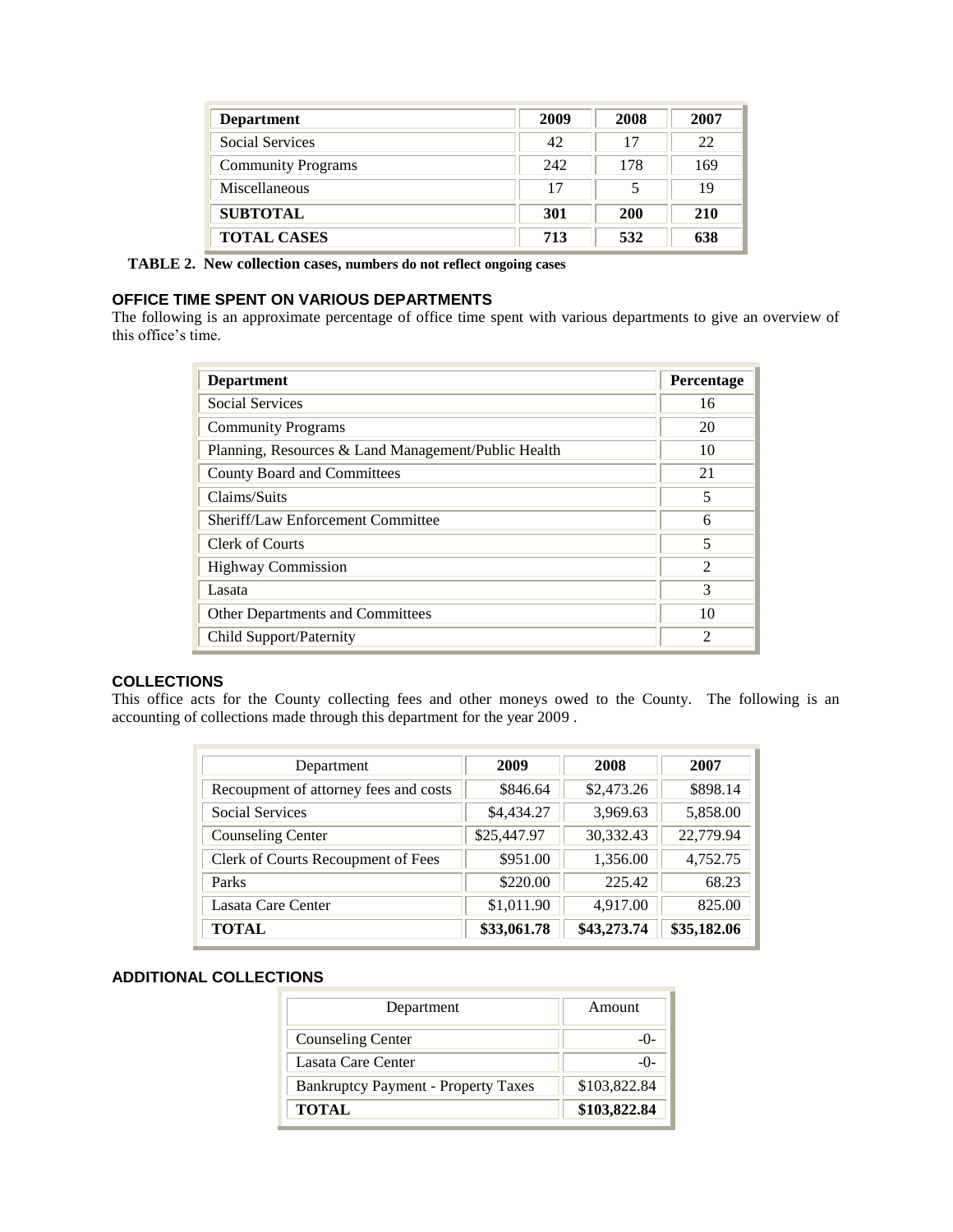# **CHILD SUPPORT ENFORCEMENT**

# **INTRODUCTION**

The Department of Child Support Enforcement was created by Title IV-D of the federal Social Security Act. The Department operates through the cooperation of federal, state and county government. The main objectives of the Department are:

- Establish paternity for children born to unmarried parents
- Establish court orders for child support and health insurance
- **Modify child support orders**
- **Enforce child support and health insurance orders**
- **Locate parents for the above purposes**

The Department only manages IV-D cases. A case becomes a IV-D case when the custodial parent receives public assistance or when either parent fills out an application for services. At the present time, the Ozaukee County Child Support Agency has approximately 2,050 IV-D cases. The Agency is also responsible for the financial accounting aspects of all IV-D and non IV-D cases, which includes entering the court orders for child support into KIDS, the statewide child support computer, and preparing income-withholding orders. There are approximately 1,050 non-IV-D cases.

The Agency works closely with the Family Courts, the Sheriff's Department and the Department of Human Services. Cooperative agreements are signed each year with the Family Court Commissioner and the Sheriff's Department to reimburse each department for costs incurred on IV-D cases.

## **BUDGET**

In the year 2009, the Department stayed within its budget. The majority of the Department's budget comes from Federal funding. Federal incentives of \$71,725 were received in 2009 which covered 100% of the first \$210,956 of expenses incurred in 2009 due to reinstatement of the federal match provisions in the Federal stimulus bill which allows for 2/3 reimbursement for every dollar Ozaukee County spends on the child support program. The balance of expenses exceeding \$210,956 are also reimbursed two-thirds from federal funding. County levy covers the remaining 1/3 of expenses exceeding \$210,956. Additionally, the Federal stimulus bill made available to the Ozaukee County Child Support Agency \$47,878 to create new positions. The Agency created a revenue-supported part-time position to assist with the increased volume of modification requests and in 2009 spent \$12,805 of the available stimulus dollars on the position. The stimulus dollars will expire at the end of September, 2009, the end of the Federal fiscal year, unless the legislature extends the stimulus program.

The Federal incentive payments are partially contingent on the county meeting required performance measures. There are four performance measures that must be met. They are as follows.